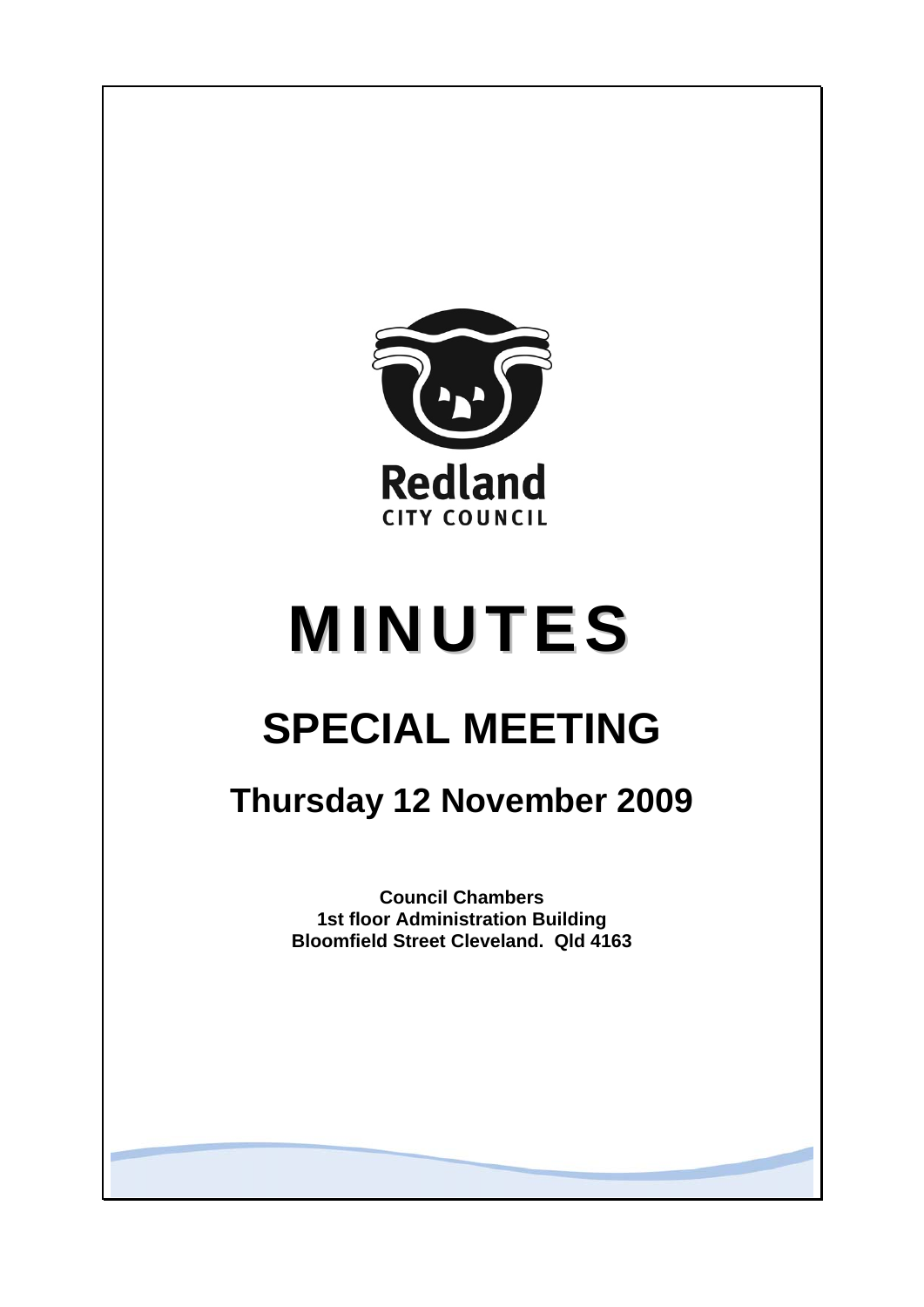### **TABLE OF CONTENTS**

| <b>ITEM</b>  |       | <b>SUBJECT</b>                                   | <b>PAGE NO</b> |
|--------------|-------|--------------------------------------------------|----------------|
| 1            |       |                                                  |                |
| $\mathbf{2}$ |       | RECORD OF ATTENDANCE AND LEAVE OF ABSENCE 1      |                |
| 3            |       |                                                  |                |
| 4            |       |                                                  |                |
|              | 4.1   | <b>REPORT FROM CUSTOMER SERVICES DEPARTMENT2</b> |                |
|              | 4.1.1 | AMITY POINT CAMPING GROUND EFFLUENT DISPOSAL 2   |                |
| 5            |       | <b>MEETING CLOSURE</b>                           | 6              |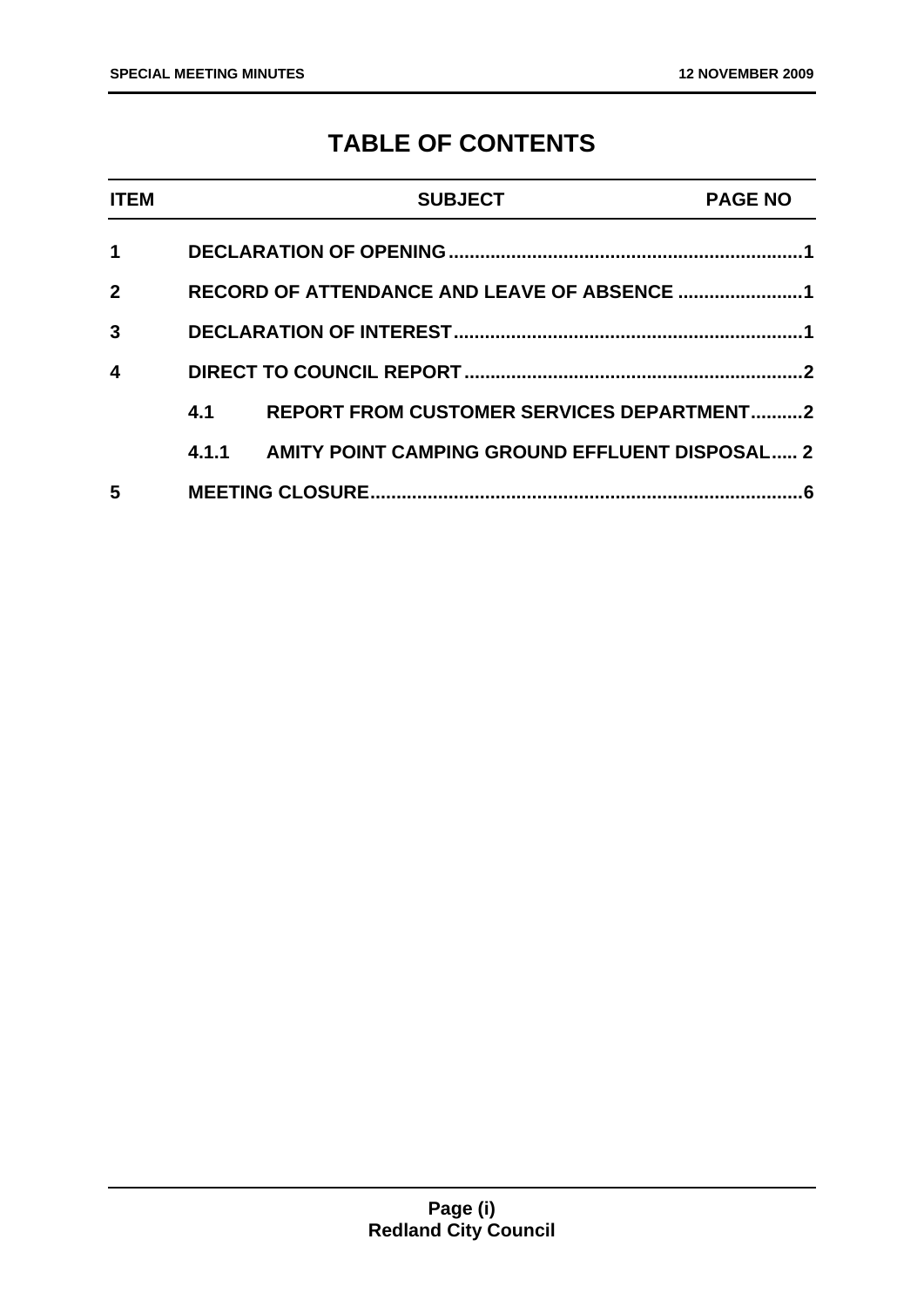#### <span id="page-2-0"></span>**1 DECLARATION OF OPENING**

The Mayor declared the meeting open at 2.01pm.

#### **2 RECORD OF ATTENDANCE AND LEAVE OF ABSENCE**

#### **PRESENT:**

| Members:                           |                                                  |
|------------------------------------|--------------------------------------------------|
| Cr M Hobson PSM                    | Mayor                                            |
| Cr T Bowler                        | Deputy Mayor and Councillor Division 6           |
| Cr W Boglary                       | Councillor Division 1 – entered at 2.02pm        |
| Cr C Ogilvie                       | <b>Councillor Division 2</b>                     |
| Cr D Henry                         | Councillor Division 3 – entered at 2.04pm        |
| Cr J Burns                         | <b>Councillor Division 4</b>                     |
| Cr B Townsend                      | Councillor Division 5 – entered at 2.03pm        |
| Cr M Elliott                       | <b>Councillor Division 7</b>                     |
| <b>Cr K Reimers</b>                | <b>Councillor Division 8</b>                     |
| Cr K Williams                      | <b>Councillor Division 9</b>                     |
| Cr H Murray                        | <b>Councillor Division 10</b>                    |
| <b>Executive Leadership Group:</b> |                                                  |
| Mr G Stevenson PSM                 | <b>Chief Executive Officer</b>                   |
| Mr G Underwood                     | <b>General Manager Planning &amp; Policy</b>     |
| Mr N Clarke                        | <b>General Manager Governance</b>                |
| Mr M Hyde                          | <b>General Manager Customer Services</b>         |
| Mrs T Averay                       | <b>General Manager Regulatory Services</b>       |
| Officers:                          |                                                  |
| Mr G Jensen                        | <b>Manager Customer &amp; Community Services</b> |
| Minutes:                           |                                                  |
| Mrs T Dunn                         | Team Leader Corporate Meetings & Registers       |
|                                    |                                                  |

#### **3 DECLARATION OF INTEREST**

The Mayor reminded Councillors of their obligations under sections 244 and 246A of the *Local Government Act 1993*.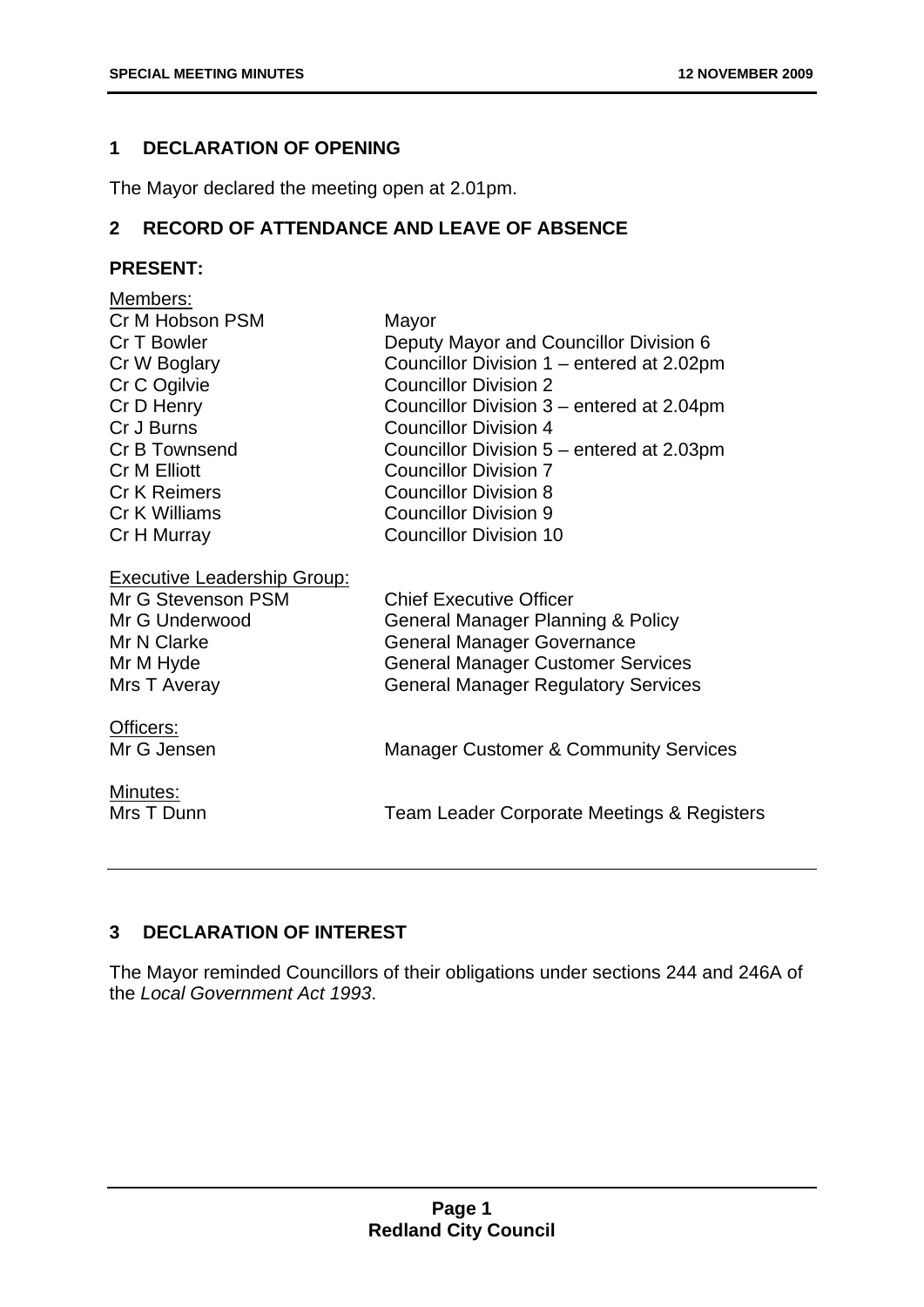#### <span id="page-3-0"></span>**4 DIRECT TO COUNCIL REPORT**

#### **4.1 REPORT FROM CUSTOMER SERVICES DEPARTMENT**

**4.1.1 AMITY POINT CAMPING GROUND EFFLUENT DISPOSAL** 

| <b>Dataworks Filename:</b>       | CP Caravan Parks & Camping Grounds - Amity<br><b>Point</b>           |
|----------------------------------|----------------------------------------------------------------------|
| <b>Responsible Officer Name:</b> | <b>Mike Hyde</b><br><b>General Manager Customer Services</b>         |
| <b>Author Name:</b>              | <b>Greg Jensen</b><br><b>Manager Customer and Community Services</b> |

#### **EXECUTIVE SUMMARY**

Council has received a written requirement from the Department of Environment and Resource Management (DERM) to undertake works at Amity Point Camping Ground to resolve an issue relating to effluent disposal. The letter requires Council to undertake these works and have them completed by 1 December 2009 or face the possibility of enforcement action under the *Environmental Protection Act*.

Due to the extremely short timeframes allowed Council will need to act quickly and decisively to avoid the enforcement action. The *Local Government Act* requires that Council obtain tenders or quotations for works of this nature. The value of works is such that quotes would usually be required.

In order to complete the required works within the timeframe Council will need to dispense with the usual tender or quotation process. Under Section 486 of the *Local Government Act* there is a provision for an exception where Council resolves a genuine emergency exists.

Council can then enter into a contract with an appropriate business that has the capacity to meet the DERM requirements within the timeframe stipulated for design, supply and installation of the necessary infrastructure.

#### **PURPOSE**

To obtain approval from Council to exercise its powers under Section 486 (1) (b) of the *Local Government Act* to enter into a contract without complying with sections 484 and 485 of the Act.

#### **BACKGROUND**

Council was issued a letter from the Environmental Protection Agency (now DERM) in January 2009 following receipt of a complaint about disposal of effluent from the Amity Point Camping Ground during January 2009. The letter related to the current disposal methods for effluent and potential breaches of the *Environmental Protection Act*.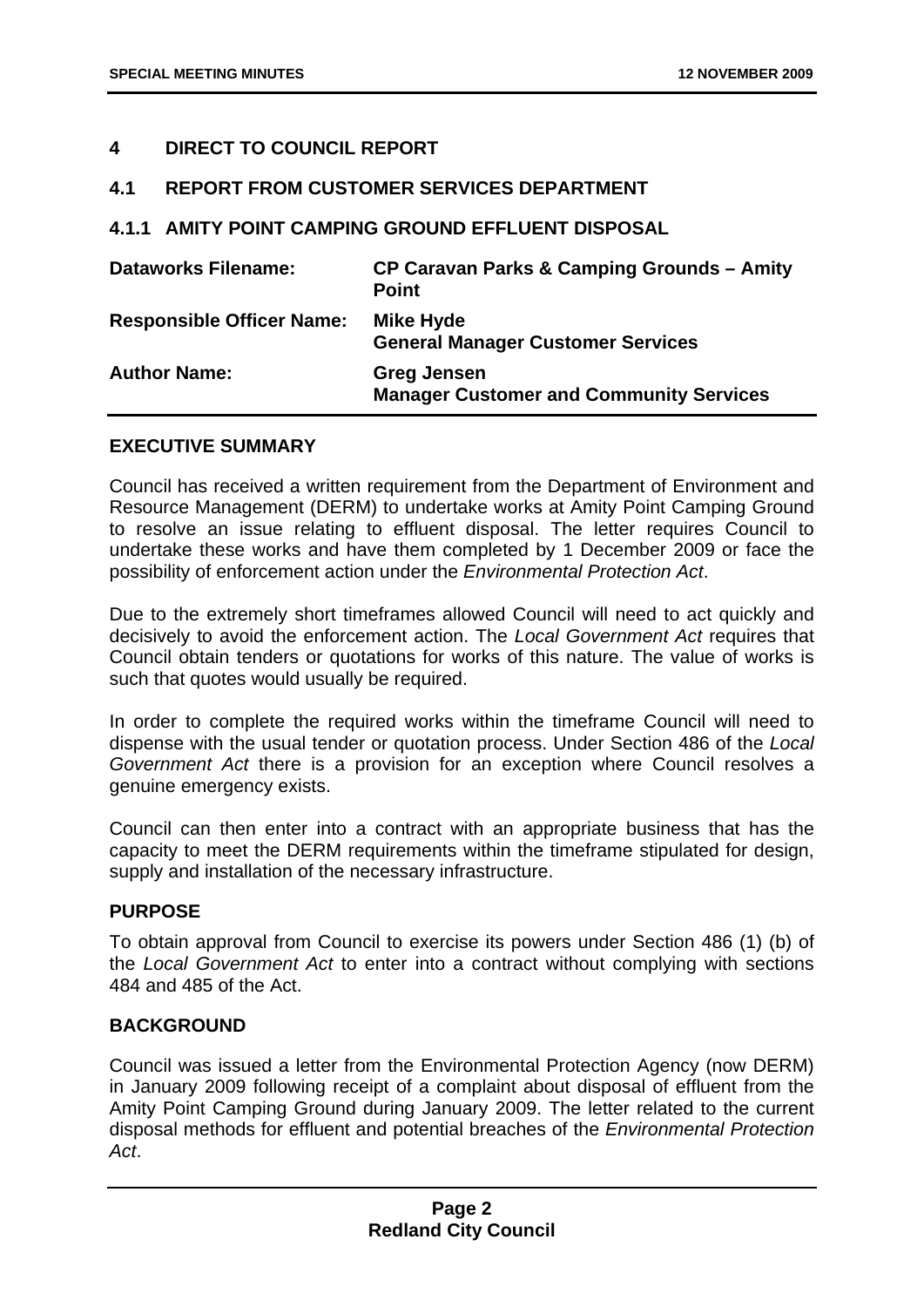Council responded in early February addressing the matters raised and advising that it had already commissioned GHD (consulting engineers) to investigate options for managing the effluent disposal on site. The letter also advised that a voluntary cap on numbers of persons accommodated on site to 450 would be imposed over the Easter holiday period and subsequent periods until a solution was implemented. A subsequent letter from Council to DERM was written in March following a request for clarification that provided additional information and re-stated that the voluntary cap was in place.

Following receipt of the report from GHD further investigation occurred relating to a sewerage treatment plant capable of managing the effluent generated being constructed, but the costs and land disposal area required made that an impractical option to pursue further. This was advised to the Executive Leadership Group in July 2009 and it was recommended that the other options as recommended by GHD be pursued. This recommendation was approved and DERM were advised by letter in July 2009 of the decision and that the cap of 450 would remain in place.

Subsequently officers from DERM inspected the site again in October and sent a letter to Redland City Council that was received on 26 October raising concerns about the site and advising that they had determined that a maximum of 147 persons could be accommodated on site. They have also required the development of a contingency plan to deal with all effluent generated by additional persons on site above 147. Meetings have been held with GHD and DERM to discuss options and ways forward.

DERM require that the contingency plan and measures including all necessary approvals and construction is completed by 1 December 2009.

#### **ISSUES**

The most recent letter from DERM received on 26 October 2009 has stipulated a maximum number of persons to be accommodated on site with the existing sewage treatment systems. Council had notified DERM on three occasions from February to July 2009 that the intended self imposed cap would be 450 persons.

Council has ensured that the site does not exceed the number under the cap by managing its bookings. This also applies to Christmas 2009. The current bookings have been stopped following DERM's advice but the numbers under the cap have been reached.

The letter from DERM states that Council will be subject to enforcement action if it fails to comply with the requirements of DERM.

The options available to Council are limited. These include cancelling current Christmas bookings to reduce the number of persons on site to 147 or less or complying with DERM's requirements for all effluent generated above 147 persons to be captured in storage tanks and pumped out by licensed transporters for disposal off site.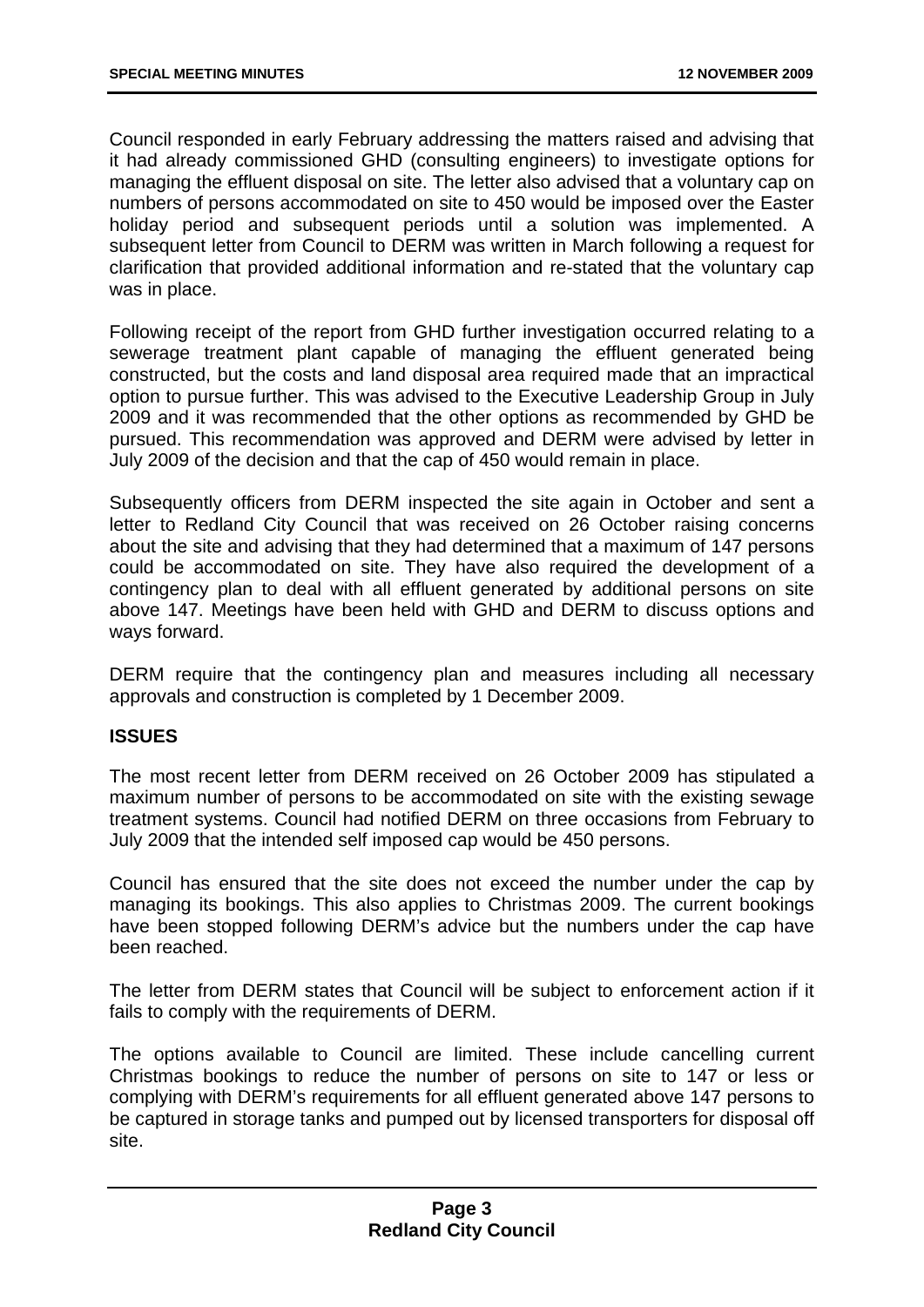Cancelling bookings for holiday makers is not seen as a reasonable option. The alternative is to put in place both the contingency plan and associated infrastructure. This must be completed and operational by 1 December 2009. Given the extremely short timeframes there is a need to dispense with the usual quotation process for the supply and installation of the necessary infrastructure.

The *Local Government Act* does provide for this to occur under the provisions of section 486, as follows:

#### *Section 486 Exceptions to the requirement to seek tenders or quotations: (1) The local government may enter into a contract without complying with section 484 or 485 if - (b) a genuine emergency exists*

Given that Council is in receipt of a written requirement from DERM to undertake certain actions within a very short timeframe and the consequences of non-complying is an enforcement action, Council needs to act quickly and decisively.

It is intended that Council officers scope up the requirements to meet DERM's letter and contract directly with an appropriate business that has the capacity to meet the requirements within the timeframe stipulated for design, supply and installation of the necessary infrastructure.

The infrastructure required by DERM will form part of the final effluent disposal solution but DERM has requested that this portion of the infrastructure is completed by 1 December 2009.

#### **RELATIONSHIP TO CORPORATE PLAN**

The recommendation primarily supports Council's strategic priority "To provide effective organisational leadership through strategic planning and accountable and ethical standards of practice".

#### **FINANCIAL IMPLICATIONS**

Budget has been provided in the 2009/10 financial year to undertake the project to rectify the effluent disposal issues at Amity Point Camping Ground. Following investigations by consultants and preliminary designs \$457,000 remains to complete the project. The works required to meet the contingency requirements of DERM are estimated at \$100,000. The majority of the infrastructure developed as part of this process should be able to be used in the final solution of the effluent management.

#### **CONSULTATION**

- The Land Use Planning Group was consulted and it is considered that the outcome of recommendations in this report will not require any amendments to the Redlands Planning Scheme.
- The Project Delivery Group has been consulted and is assisting in the delivery of the project.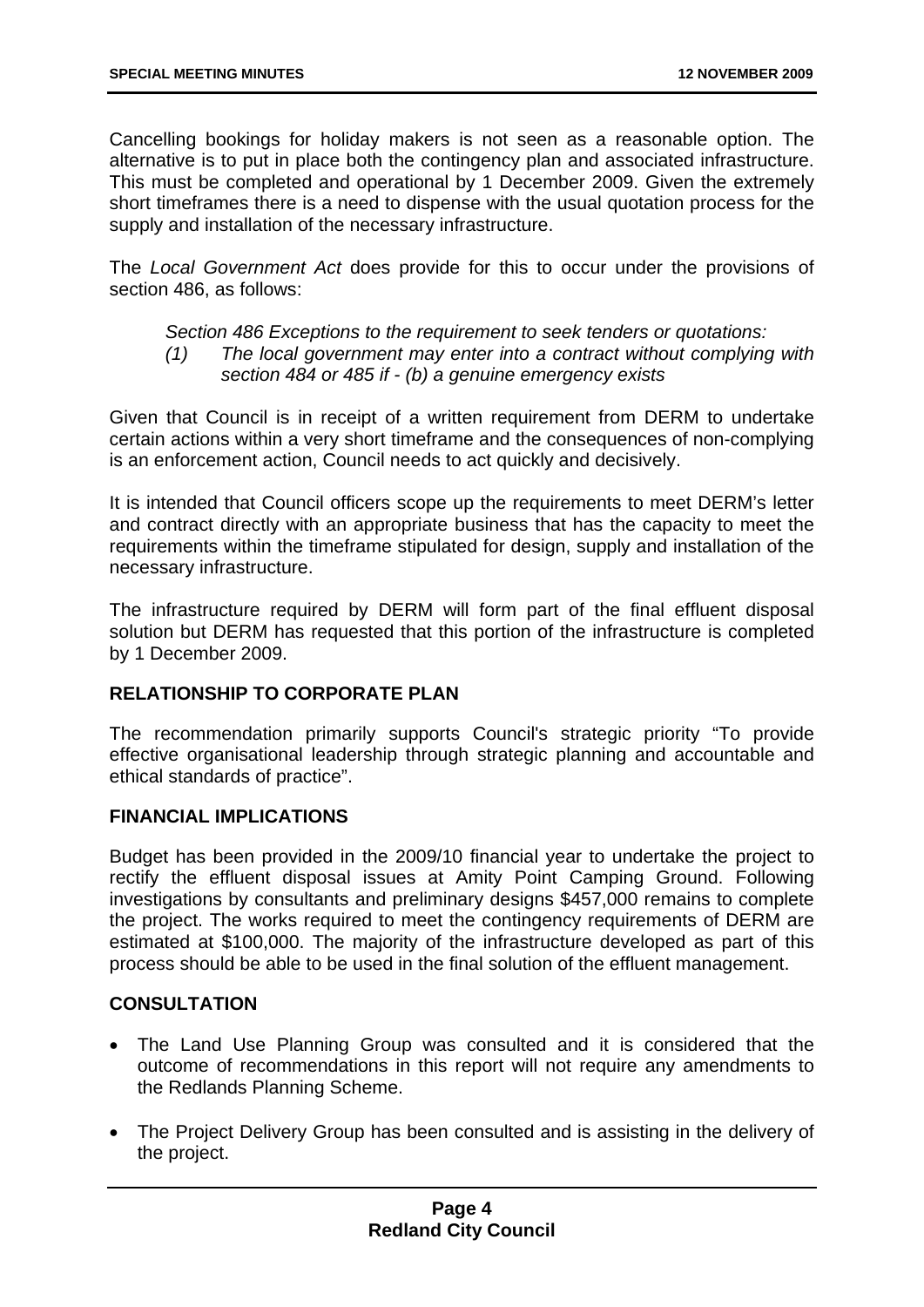- Corporate Acquisitions Fleet & Facilities Group has been consulted in relation to the purchasing and supply arrangements.
- The Manager Legal Services has been consulted and provided advice in relation to the provisions of the *Local Government Act*.
- A presentation has been provided to the Executive Leadership Group.

#### **OPTIONS**

#### **PREFERRED**

That Council resolve as follows:

- 1. To exercise its powers under Section 486 of the *Local Government Act* and resolve that it is satisfied that a genuine emergency exists; and
- 2. To delegate authority to the Chief Executive Officer to enter into, make, vary and discharge contracts with an appropriate business that has the capacity, within the timeframe stipulated for the design, supply and installation of the necessary infrastructure, to meet the requirements of Department of Environment and Resource Management to undertake works at Amity Point Camping Ground to resolve an issue relating to effluent disposal.

#### **ALTERNATIVE**

That Council determines that a genuine emergency does not exist and that it directs its officers to cancel Christmas and New Year bookings to reduce the numbers of persons to be accommodated on the site to a maximum of 147.

#### **OFFICER'S RECOMMENDATION**

That Council resolve as follows:

- 1. To exercise its powers under Section 486 of the Local Government Act and resolve that it is satisfied that a genuine emergency exists; and
- 2. To delegate authority to the Chief Executive Officer to enter into, make, vary and discharge contracts with an appropriate business that has the capacity, within the timeframe stipulated for the design, supply and installation of the necessary infrastructure, to meet the requirements of Department of Environment and Resource Management to undertake works at Amity Point Camping Ground to resolve an issue relating to effluent disposal.